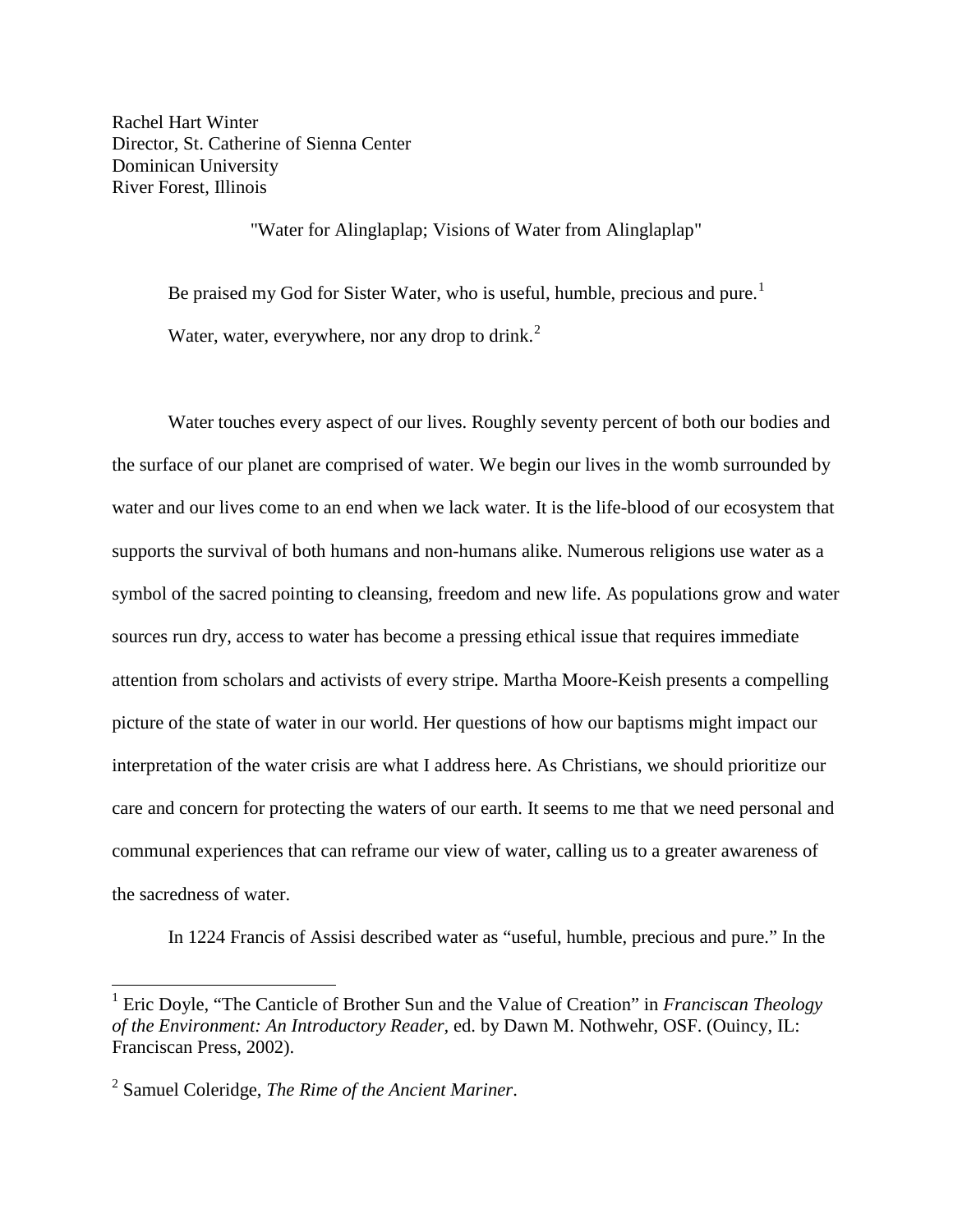year 2015, the state of water has taken a radically different turn: many people struggle to find pure, clean water; others with easy access do not appreciate the true value of water and often use it in wasteful ways. Samuel Coleridge wrote in 1797 that "water, water" was "everywhere" but there was not "a drop to drink," prophetic words for our situation today. Water certainly exists in abundance; however, drops of water that are clean and safe for drinking are becoming more difficult to find for one billion humans, most of whom live in the developing world.

Many of us we might recall a photo from our own baptism, or perhaps a more recent memory of attending the baptism of a loved one. The water used is pristine and clean, often evoking the image of a new, clean life. Sadly this pristine clean water that fills our fonts is not the norm around our globe. Take a moment to imagine a baptism where the water was muddy, filled with insect larvae, certainly not fit for drinking and hardly fit for bathing. The reality of unclean water for one third of our global population offers an excellent entry point for Christian ethics.

Christian ethics, although a humble force in advocating for the protection of water, offers a power that lies in its ability to root action in religious and moral convictions. As people of faith, we can address this human rights and ecological tragedy not only in our churches but also through our rights as citizens to vote and organize for change. Only in this way will societies begin to value water for its intrinsic worth.

Water, used in baptism, is an element of our natural world that invites us to the sacred. Larry Rasmussen captures this well:

While I am not certain what counts as sacred for the reader, if water doesn't qualify, little else should. Though we may ordinarily pay it little mind, largely because we confront it as a commodity, something deep within us senses its mystery and its spell. Many have become everyday mystics in the course of quiet hours beside crystal waters that seem to flow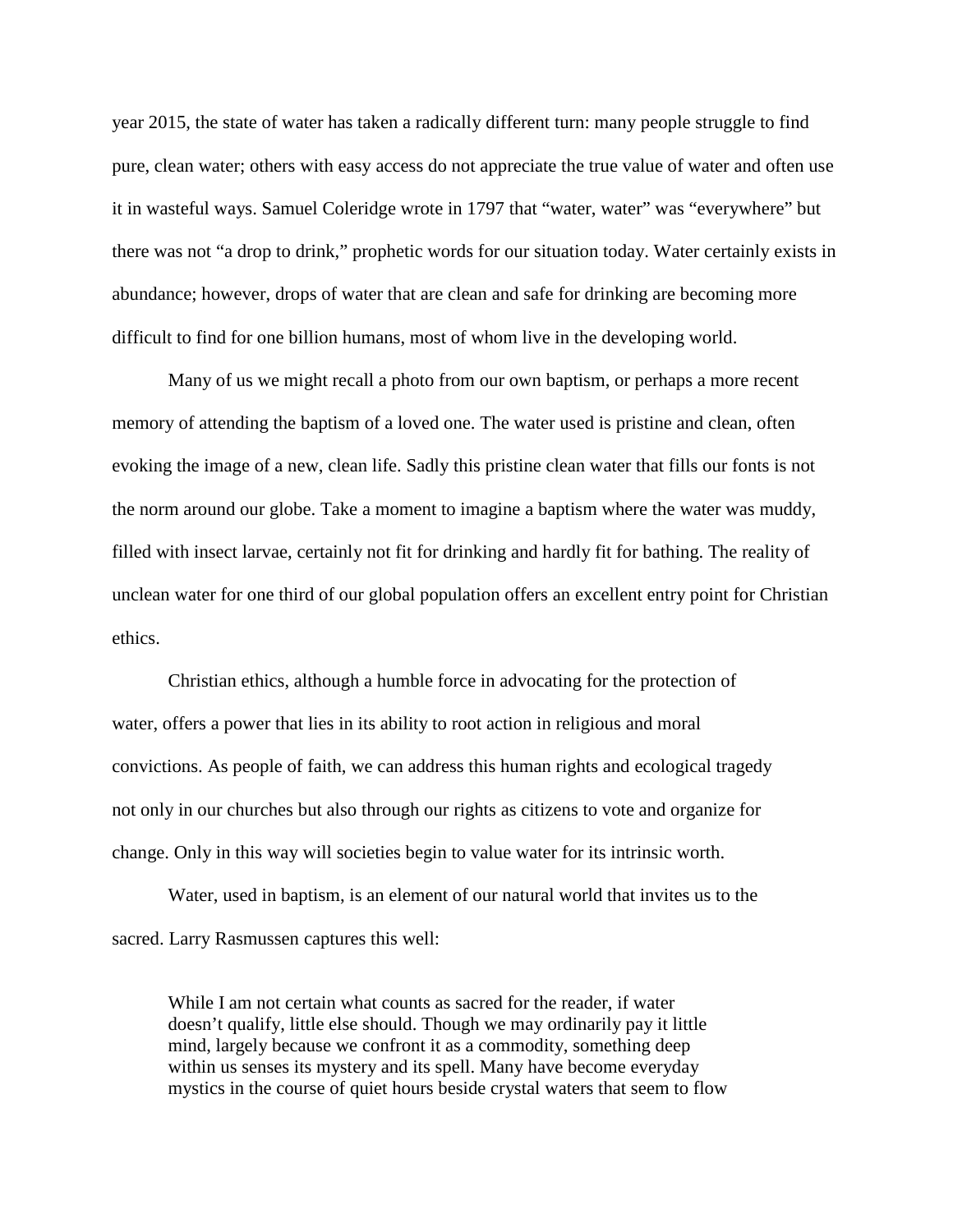from the throne of God…something inside us is pulled into poetry, religion and fear by water, it seems.<sup>[3](#page-2-0)</sup>

## **Personal Experience**

On a hot August day I arrived in the Marshall Islands. The average temperature was eighty degrees, there was minimal shade, and the electricity was inconsistent, making fans unreliable. Water seemed like the best option to stay cool and hydrated. Upon turning on the tap in my new home, orange and brown water trickled out. This was not drinkable water, although many Islanders were forced to drink it. As volunteers, we lived in a home with an expensive and highly sophisticated water filtration system. This was the first of many moments when I recognized the vast difference between my privileged lifestyle and that of the Islanders. This experience has remained with me, propelling both my academic and professional journey.

As a Jesuit volunteer in the Marshall Islands, I was often offered water filled with insect larvae and small bugs from friends. The anger and frustration of these experiences has stayed with me. Sadly, I have experienced moments like this not only in the Marshall Islands, but also in Kenya, Ecuador, and elsewhere. Why do the economically poor have to drink water like this? Why did almost half of my students in the Marshall Islands miss class each week due to waterborne illnesses? This lack of access to clean water for millions of people is a grave injustice, and it is our baptismal call that might help frame our response.

The biblical authors, inspired to write the accounts of creation, floods, and droughts, understood the powerful and awe-inspiring nature of water and viewed it as part of God's earth, not something that should be controlled or re-directed by human technology without grave consequences. The creation stories in Genesis affirm this view of water as that which sustains,

<span id="page-2-0"></span><sup>3</sup> Larry L. Rasmussen, *Earth-Honoring Faith: Religious Ethics in a New Key* (Oxford: Oxford University Press, 2013), 276.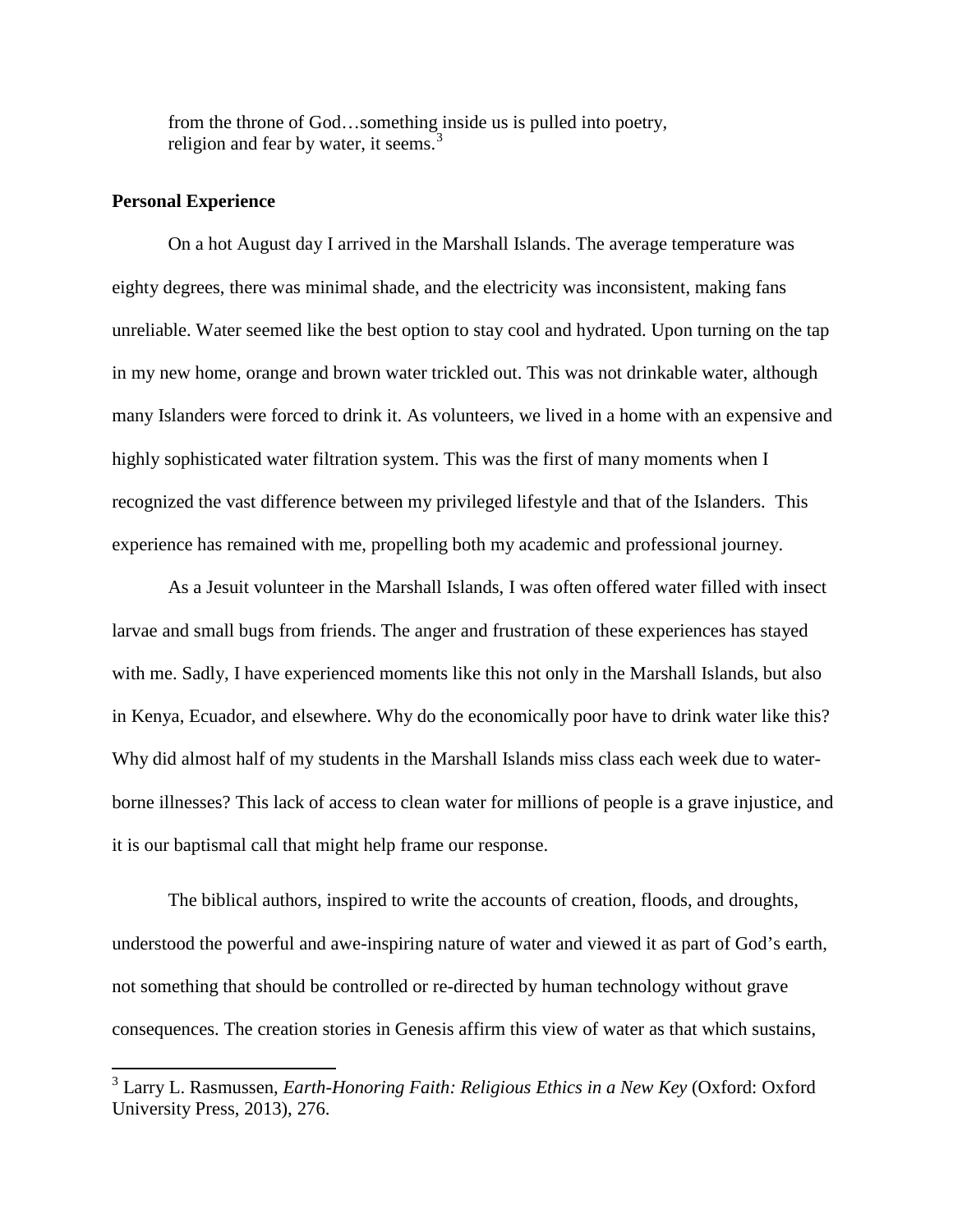destroys, and blesses life. These texts honor the power of water and remind the human community of its interdependence with the cosmic whole of creation. Relating to water in this way requires a paradigm shift from a focus on seeing water as commodity and resource for human use to an acknowledgment of the real value of water based on the interdependence of all of the parts of God's creation.

The natural force and power of water has the potential to evoke a particular humility before water. Alinglaplap, one of the small islands in the Marshall Islands where I spent time, was completely cut off from the larger islands where necessary supplies could be purchased at stores. The islanders lived on a diet of fish and local foods. Accessible only by boat and a small plane making weekly trips, Alinglaplap had no running water, which forced the islanders to collect their water in large cement receptacles called catchments. While getting water from the catchment one day, I realized that the water level was very low and shared with a Marshallese friend my concern. I asked what we would do if the supply of rain water ran out. She said to me in the local language, "Don't worry, God will provide." Of course, I did worry, as someone who has lived in an environment where I have never faced a water shortage or its corresponding consequences. The Marshallese, on the other hand, have lived through several water shortages, experienced the effects of dehydration frequently, and knew well the sickness encountered from drinking contaminated water. Sadly, this is their water reality. During my stay on Alinglaplap we were lucky to have enough rain to keep our water supply constant. The Marshallese people relate to and recognize water as a gift from God.

The people of Alinglaplap have a similar relationship to nature as the peoples of the biblical stories. Though thousands of years apart, both cultures lived with a particular awareness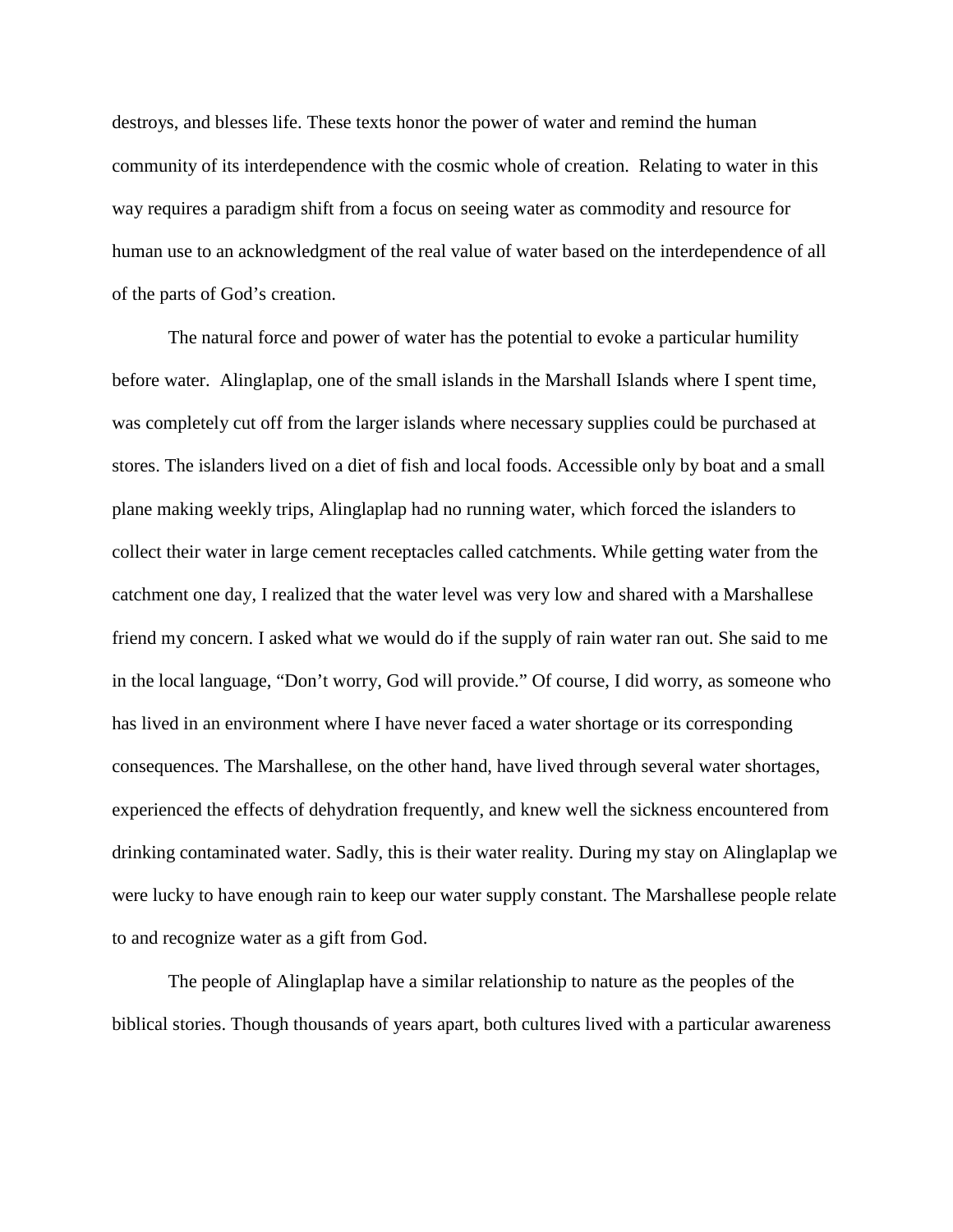of nature, and the weather patterns such as rainy and dry seasons.[4](#page-4-0) Water in Alinglaplap is not bought, sold, or even stored for profit. Water is recognized as an element of nature that has lifesustaining values, yet is not always easily available. Water is never wasted. Water is honored for the relationship the Islanders have with it, and without it. I suggest here that the worldview of a community of such people is of utmost importance. The people of the Marshall Islands and the Ancient Israelites lived in a contextual relationship with water that was shaped by their location which impacted their worldview.<sup>[5](#page-4-1)</sup> Those of us who live in places with seemingly abundant water can and should learn from people like the Marshallese who are aware of their delicate relationship with water.

## **Baptism**

One of the most prominent uses of water is found in the Christian rite of baptism. It is fascinating to read this rite in light of the water crisis, especially given the snapshot Martha Moore-Keish provided. Might baptism be a place where we come to recognize and reverence the paradoxical power of water to both destroy and to bring new life which the biblical authors portrayed? The Catholic rite notes that the water used in baptism should be "pure and clean."[6](#page-4-2) Immediately I think of the Marshall Islands and many other parts of the world where the water

<span id="page-4-0"></span><sup>4</sup> Theodore Heibert, *The Yahwist Landscape* (New York: Oxford Press, 1996), 55. Heibert discusses the agricultural needs and dependence on rain for the biblical community.

<span id="page-4-1"></span><sup>5</sup> See Madipoane Masenya, "An Ecobosadi Reading of Psalm 127. 3-5," in *The Earth Story in the Psalms and the Prophets*, ed. Norman Habel (Sheffield, England: Sheffield Academic Press, 2011), 109-122. Masenya makes a similar move to argue that her community in South Africa holds a worldview with commonalities to that which was operative for the Israelites.

<span id="page-4-2"></span><sup>6</sup> Kevin W. Irwin, "The Sacramentality of Creation and the Role of Creation in Liturgy and Sacraments" in *And God Saw That It Was Good": Catholic Theology and the Environment*. ed. Drew Christiansen, S.J. and Walter Grazer (Washington, D.C: United States Catholic Conference, Inc.: 1996), 120.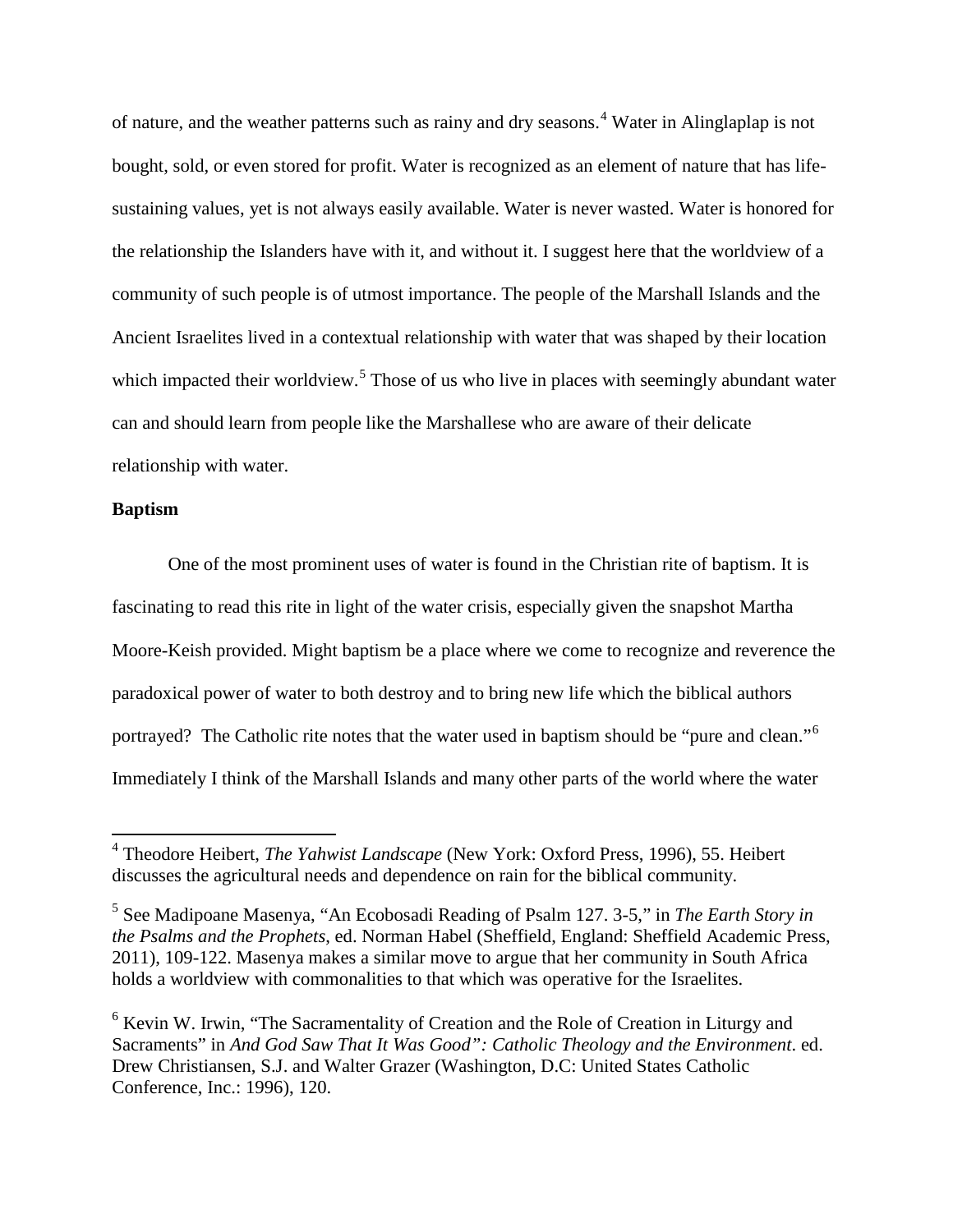running from the taps is not clean, but rather filled with mud or bugs or chemicals that certainly render it impure. The rite emphasizes the significance of water, noting that it "is God's creation" and is instrumental in the "unfolding of the paschal mystery."<sup>[7](#page-5-0)</sup> In the celebration of this rite I see an immense opportunity for education and increasing awareness about the water crisis. Baptism is a valuable moment in which the theology of water might be linked to our ethical imperative to care for it as part of God's creation. The reference to a baptismal cleansing where God is praised for the water to "cleanse and give new life" could have profound implications for how we understand the necessity of this resource for both physical and spiritual nourishment. $8$ 

Given the centrality of water in the baptismal ritual, we have an opportunity for people of faith to connect the global water crisis with a particular sacrament. We can connect the concrete- -water--with the sacred--the sacrament. I suggest re-framing parts of the ritual to foreground the water crisis and create an urgent call for action for all members of the community. In this reframed ritual, people are invited to engage the reality of water today with the two-thousand year old tradition of baptism. Stories of those who suffer due to the water crisis connected with a baptismal call to become like Christ would not fall on deaf ears to those who are participating in and witnessing to the sacrament. The simple invitation to imagine any baptism (our own, that of a loved one, or even the baptism of Christ) without water might force people to ponder the future and the reality of diminishing water sources for all creation.

Baptism makes explicit use of water and creates a place to demand more concern for this resource through teaching, prayer, and creating avenues for action. As Martha Moore-Keish mentions, there are numerous organizations working to protect water, from both humanitarian

<span id="page-5-0"></span> $^7$  Ibid., 120-121.

<span id="page-5-1"></span><sup>8</sup> Ibid., 122.